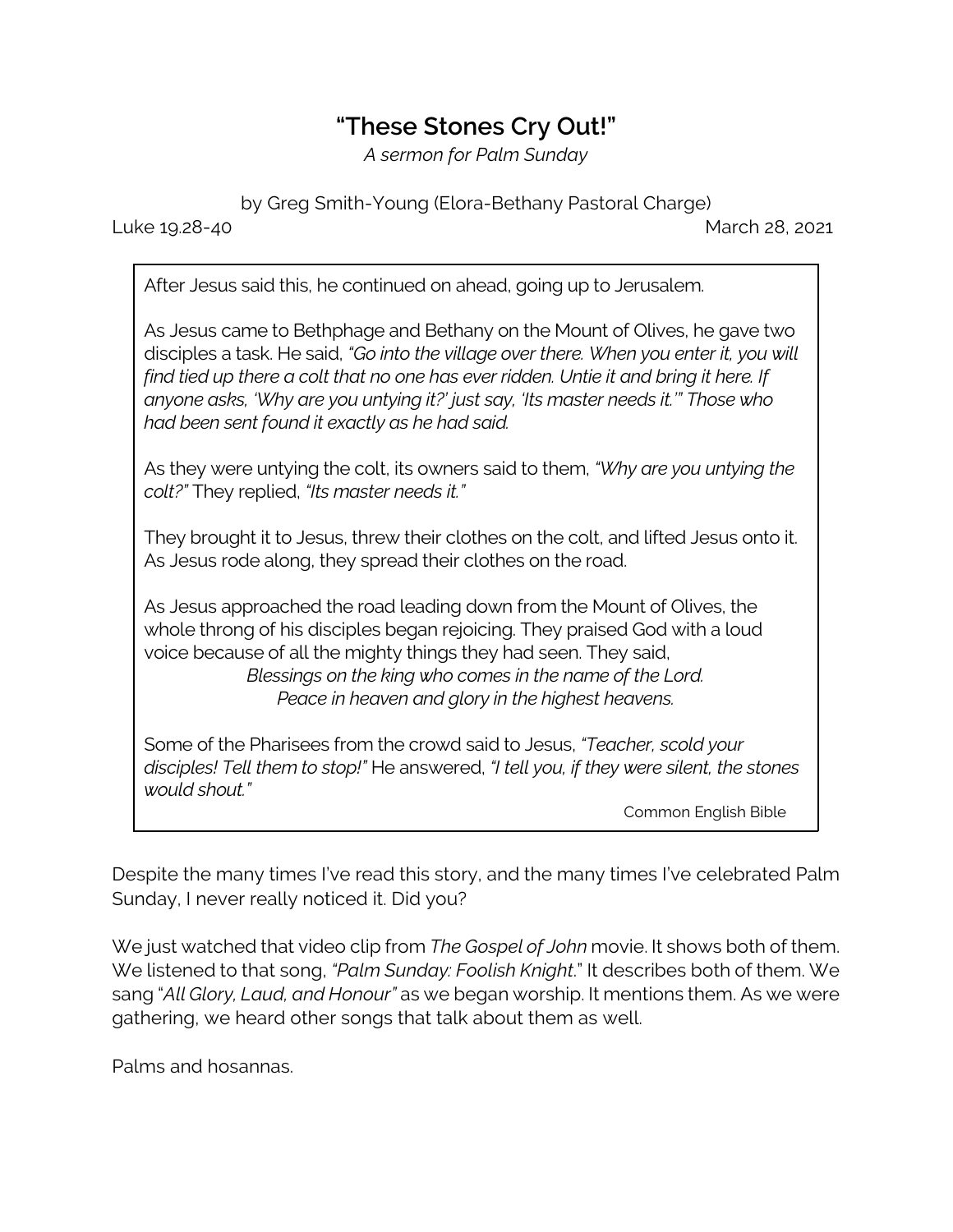Palm branches, waved as victory flags and laid down like a royal red carpet.

*"Hosannas"* shouted and sang. It's a Hebrew phrase. "Save us, please!" "Save us, we pray!" It's their heart-full cry for help.

All 4 Gospels in the Bible tell of that day. Each has palm branches and hosannas. Except in Luke's telling. We just heard that. No mention of palms nor *"Hosannas!"* I'd never noticed.

II

Instead Luke talks about rocks. Stones, ready to shout.

Already, some are worrying that there is too much shouting.

We think of Pharisees as bad guys. Jesus was always tangling with them. "Pharisaical" has come to mean hypocritical and self-serving. Some probably were. Maybe these ones were fretting that Jesus was about to knock them out of their positions and take away their power. . . . Except, few Pharisees had position or power. They were not the elite.

The Pharisees were a grassroots renewal movement. They were about everyday people returning to the practices of holiness and faithfulness. This, they believed, would restore Israel before God and vindicate God's People among the nations. They wanted God's kingdom to finally come! $1$ 

The Pharisees were "of the people." Maybe these ones worried this crying-out-loud crowd was turning political. (It was.) It could become a riot, storm the capital with many hurt and killed. Unlike some populists, these were showing prudence and principle. After all, there already was a king, and an emperor too. But this crowd is shouting about Jesus: *Blessings on the king who comes in the name of the Lord!* That's got to spell trouble

Maybe they were worried *for* Jesus. Some Pharisees were sympathetic to him. They'd already warned him that the king was out to get him. $2$ 

<sup>1</sup> For this information about the Pharisees, N. T. Wright and Michael F. Bird, The New Testament in Its World: An introduction to the history, literature, and theology of the first Christians (London, UK: Society for Promoting Christian Knowledge, 2019), 124-128.

<sup>2</sup> Luke 13:31-32. ". . . Jesus had Pharisaic sympathizers like Nicodemus; Jesus received and accepted dinner invitations from Pharisees; some Pharisees warned Jesus that Herod Antipas was trying to kill him, and many Pharisees joined the early church." Wright and Bird, 124.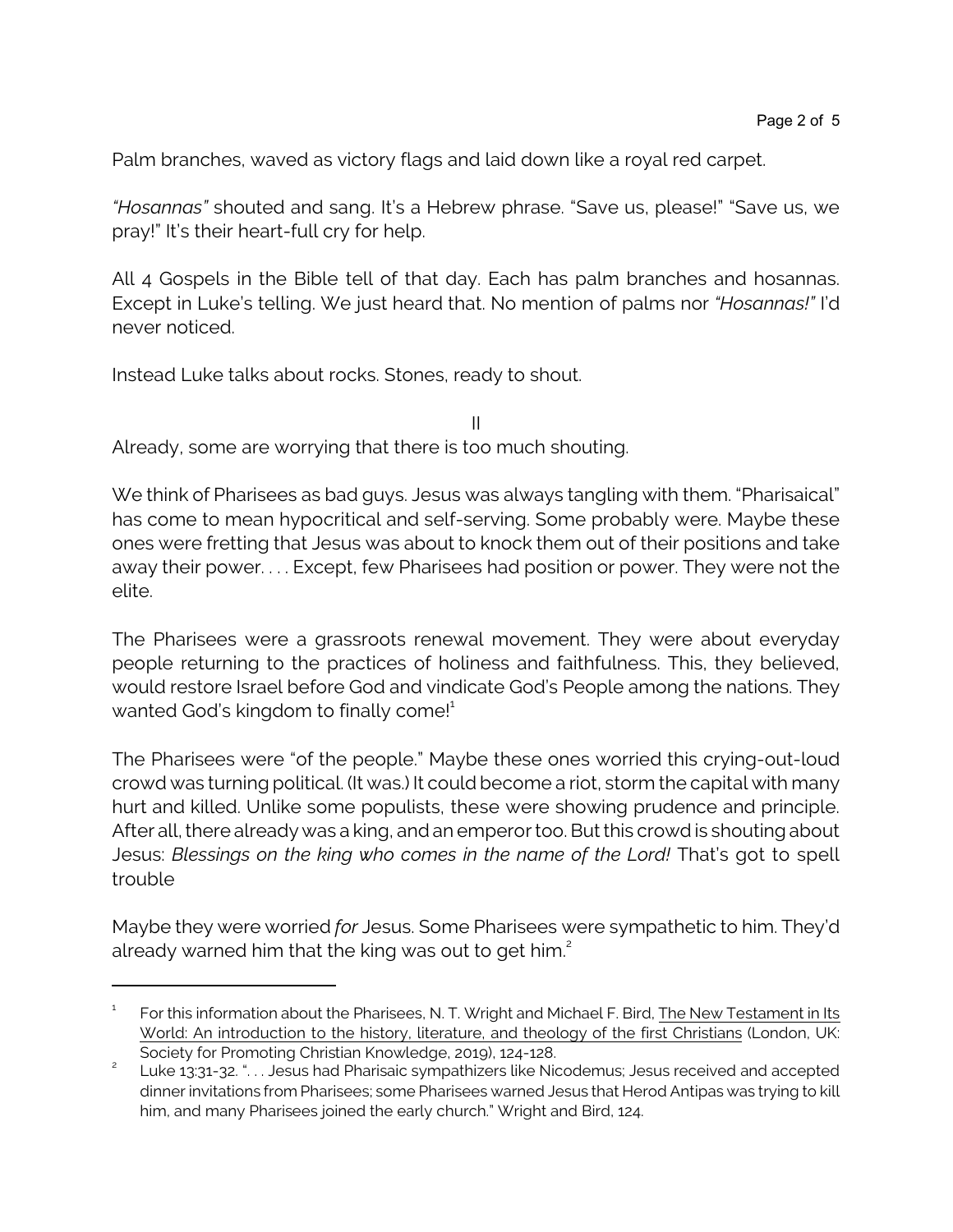Whatever their reasons, they tell Jesus: *"Stop it! Now!"*

III

*"If these people turn silent,"* Jesus says back, *"these stones will start up!"*

Jerusalem is full of stones. Once type is actually called "Jerusalem stone."<sup>3</sup> A particular sort of that is *melekeh* or "king's stone." It's quarried pure white, and with time turns into a golden yellow. That was used in the most important structures, like the Temple Mount's Western Wall.<sup>4</sup> You can't imagine Jerusalem without picturing stones.

*"If these walls could talk, . . ."* but you know they don't. Stones bear witness, silently.

Suppose they could speak? What would they shout?

The Greek word used here is *krazó*. It's an onomatopoeia (a delightful word itself). An onomatopoeia sounds like it means. *Tick-tock* sounds like a clock. *Meow* sounds like a cat's cry. *Zip* sounds like a zipper. *Krazó* sounds like a raven's cry. It's an urgent scream or shriek.<sup>5</sup>

We're not talking about a well-formed philosophical treatise here. Nor a poetic Shakespearean sonnet. Nor a politician's rehearsed stump speech.

If those stones would speak, what would they shout? The cry of the soul! The hope of the spirit! The ache of the heart!

*Krazó*! Cries of praise! Shouts of victory! *Blessed is Jesus. He's here! God's messiah!*<sup>6</sup>

*Krazó*! Cries for rescue! Pleas for help. *Hosanna! God, rescue us. Lord, save us. Jesus, deliver us.*

*Krazó*! Cries of pain! Weeps of sorrow! *Lord, it's been so long. God's, it's been too much.* 

Maybe these are the sort of screams and shouts, shrieks and cries that, if the crowds were to fall silent, would burst from these stones.

<sup>3</sup> [https://en.wikipedia.org/wiki/Jerusalem\\_stone](https://en.wikipedia.org/wiki/Jerusalem_stone)

<sup>4</sup> <https://en.wikipedia.org/wiki/Meleke>

<sup>5</sup>

<https://biblehub.com/greek/2896.htm><br>My paraphrase of the crowd's words in verse 38a. Messiah is a title that clearly has royal overtones.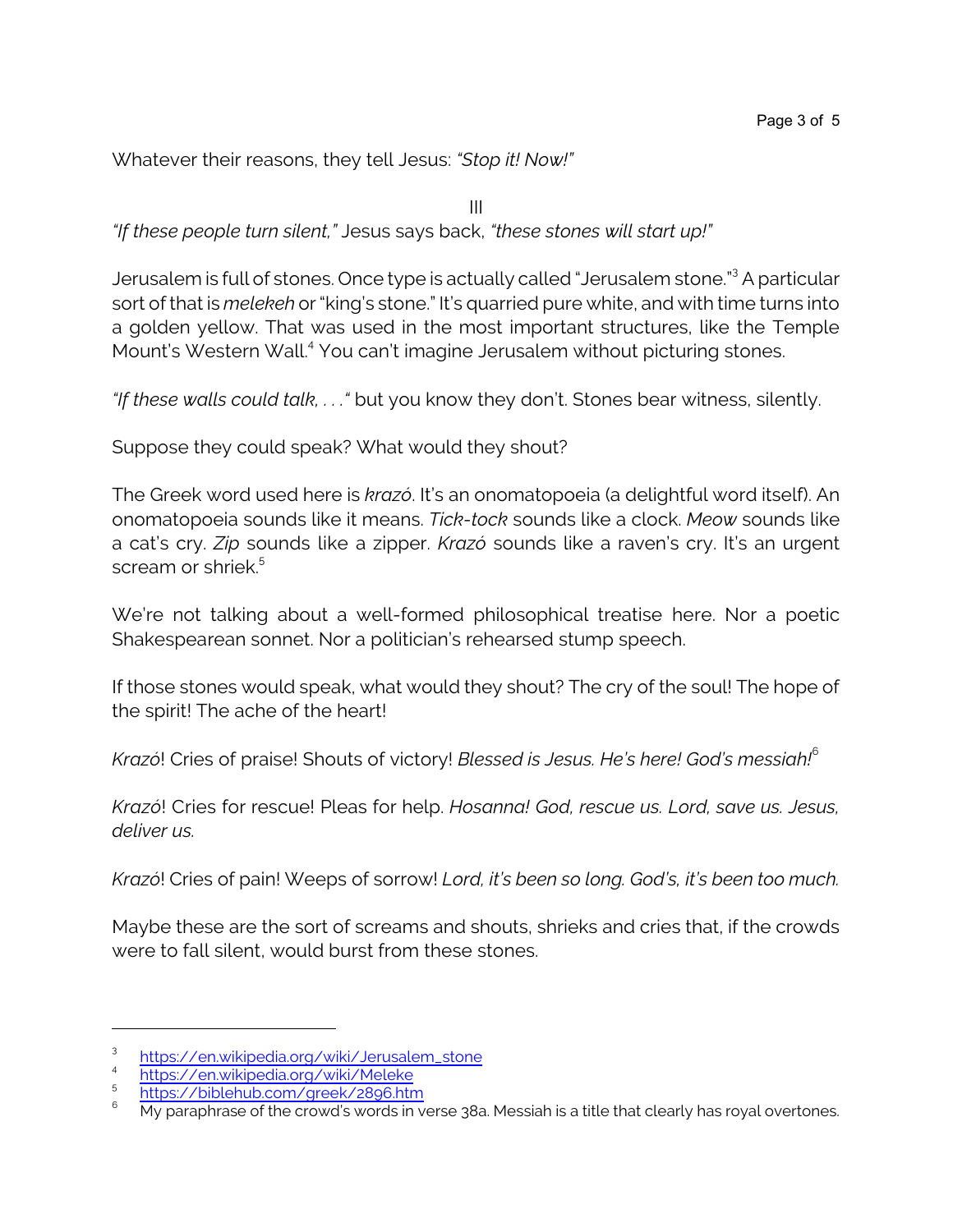IV

It's not going to happen, of course. They're stones. It's hyperbole. Jesus is overstating things. He is exaggerating for effect. He does things like.<sup>7</sup>

Stones don't shout! Stones don't have lungs to gather up air. Stones don't have diaphragms to force it up. Stones don't have vocal chords to shape its sound. Stones don't have mouths to let cries loose. Of course not.

Of course not . . . .

Of course the universe's swirl of dust and energy could never come together in exactly the configuration and conditions necessary to form, nurture, protect and sustain life. The physics seems . . . astronomical.

But here you are — Life! — to wonder at such a thing. Thanks be to God.

Of course cells could not form, divide, change, and evolve to create lungs, diaphragms, vocal chords, and lips. The biology seems . . . delusional.

But here you are, set to sing. Even if you're off key, thanks be to God.

Of course a Jewish tradesman in a hick backwater, strung up for sedition and excruciatingly executed, could not by his own sacrifice of pure goodness lift away the gilt of your sinful wrongness. The philosophy seems . . . scandalous.

But here you are, by Jesus saved, made right, and forgiven. Thanks be to God.

Of course this very dead man could not rise to life, this brutalized victim could not rise in power, and his own death could not remove the poisonous stinger from yours. The theology seems . . . unsophisticated.

But he did, all of it. So here you are at the beginning of your eternal life. Thanks be to God.

 $\sqrt{}$ 

Of course, stones do not cry out. Of course not. . . .

We won't know. That crowd did not stop shouting. So those stones did not have to

<sup>7</sup> For example, see Matthew 5:29 and Luke 17:33.